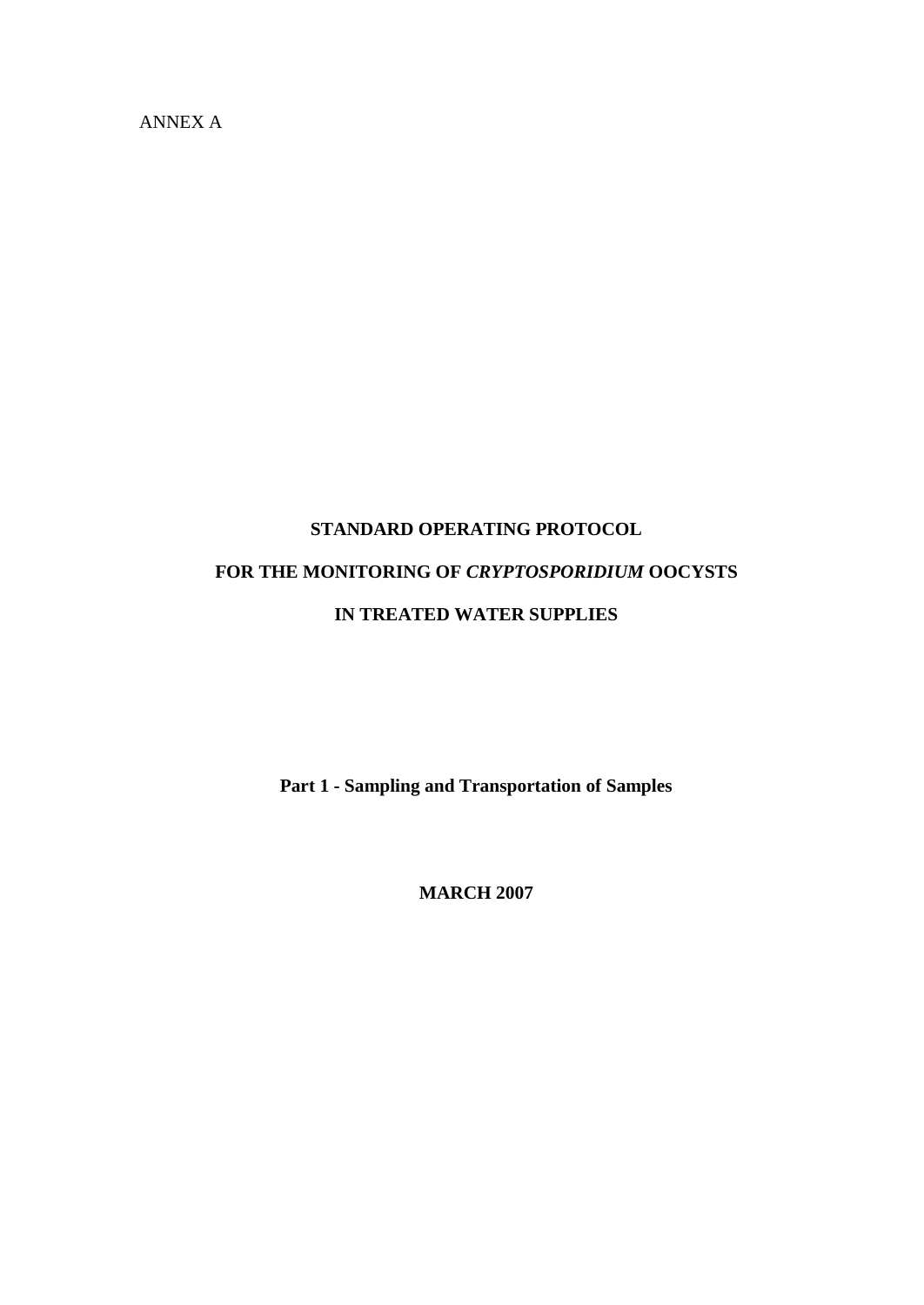### **CONTENTS**

#### **INTRODUCTION TO THE STANDARD OPERATING PROTOCOL**

#### **SAFETY**

- 2.1 On Water Treatment Works Sites
- 2.2 Sampling Equipment

### **SAMPLING EQUIPMENT**

- **MONITORING LOCATIONS**
- **APPROVED SAMPLING EQUIPMENT**
- **COLLECTION OF SAMPLES**
- **TRANSPORTATION**

**Appendix A - Sampling Cabinet**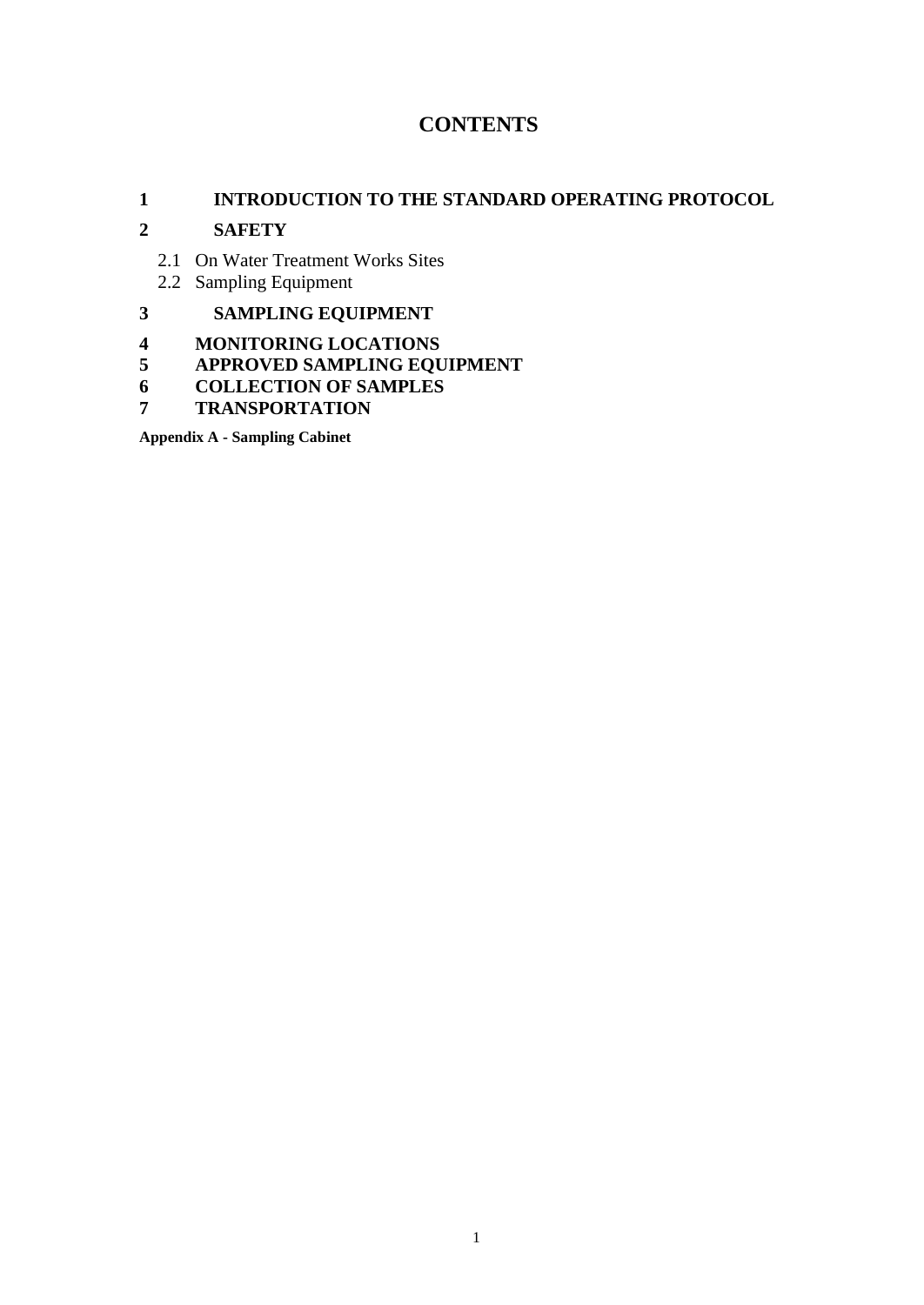### **1 INTRODUCTION TO THE STANDARD OPERATING PROTOCOL**

- 1.1 This Standard Operating Protocol (SOP) provides guidance from the DWQR on the sampling and analysis requirements associated with the *Cryptosporidium*  Directions.
- 1.2 This Standard Operating Protocol is published in four parts:
	- Part 1 Sampling and Transportation of Samples.
	- Part 2 Laboratory and Analytical Procedures.
	- Part 3 Validation of New Methods or Parts of Methods for Sampling and Analysis.
	- Part 4 Requirements for the Inter-laboratory Proficiency Schemes.
- 1.3 Wherever the terms *Cryptosporidium* or *Cryptosporidium* oocysts, or oocysts are used in this Standard Operating Protocol, it refers to all species (active or inactive) of this organism within the size range 4-6µm, *Cryptosporidium* spp.
- 1.4 Any proposed deviation from the requirements contained in parts 1 and 2 of this Standard Operating Protocol will require a full laboratory appraisal to be carried out in accordance with part 3 and 4 of this Standard Operating Protocol being published by DWI. Results of such appraisal must be submitted to the DWQR for consideration of approval. This approval must be obtained in writing before any changes are made to the relevant sections of the Standard Operating Protocol.
- 1.5 This part of the Protocol provides guidance on the design and installation of approved sampling equipment. It also details the security requirement for the sample as well as the collection and transportation of the samples.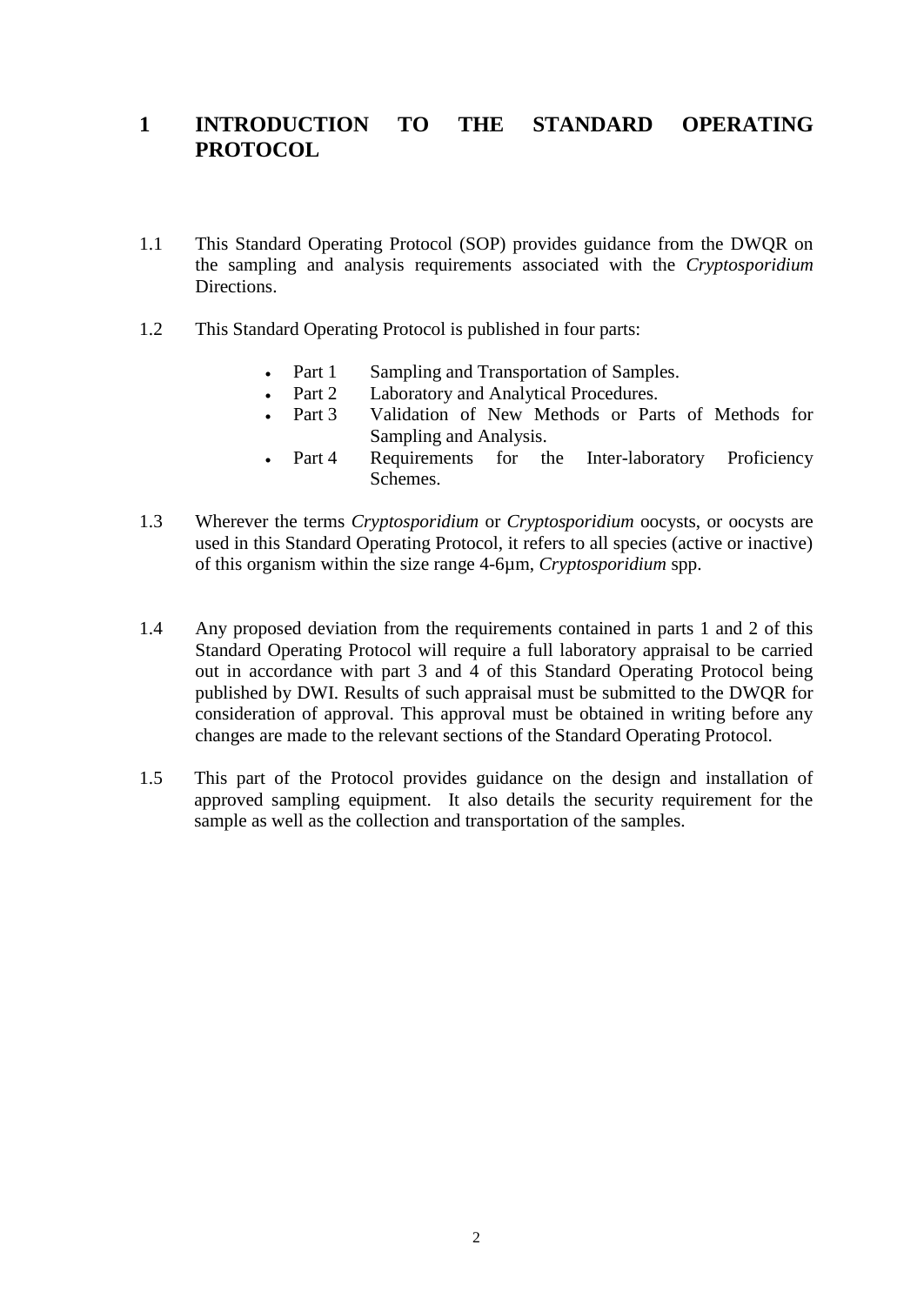#### **2 SAFETY**

- 2.1 On Water Treatment Works Sites
- 2.1.1 Where contractors are used for sampling or the maintenance of monitoring equipment they must ensure that they are familiar with the relevant legal and other regulations and observe any health and safety or other rules or recommendations of the water company whose premises they visit. Contractors must be made aware of these obligations by the company and the potential risks involved in entering industrial (Water Treatment Works) premises for the purpose of sampling or maintenance. Company employees involved in sampling, maintenance or analysis must observe the company's safety procedures.
- 2.1.2 Every attention must be given to ensure that water treatment works operations are not in any way compromised by the sampling process.

### **3 SAMPLING EQUIPMENT**

- 3.1 Care must be taken when installing the sampling equipment to ensure that the drain line from the equipment is free flowing and cannot be blocked or kinked as this could result in an excessive build-up of pressure within the sampling unit. It is recommended that no valves be fitted on the drain line from the sampling unit.
- 3.2 If at the time of changing the collection device a high inlet pressure (greater than 8 bar) is indicated on the pressure gauge without a corresponding high headloss (greater than 7 bar) the inlet pressure-reducing valve may be defective. In such cases it is recommended that after taking the inlet pressure and headloss pressure readings the pressure be relieved on the isolating valve outside the sampling cabinet and closing the valve. The control switch should then be switched to the "off" position before the sampling device is disconnected. If the pressure-reducing valve is suspected of being faulty the valve should be serviced and/or replaced as soon as possible. Once the company is satisfied that the pressure-reducing valve is functioning correctly sampling should be recommenced.
- 3.3 If the sampling line is connected to a high pressure main (greater than 8-bar pressure) an additional pressure-reducing valve may be fitted immediately downstream of the tapping-off point on the main as an additional safeguard against excessive pressure build-up within the sampling cabinet. A pressure gauge may either be fitted on the downstream side of this valve or immediately upstream of the isolating valve outside the monitoring cabinet to facilitate adjustment of the valve and correct operation of the valve. A bursting disc or pressure relief valve with a pressure rating no greater than the maximum operating pressure of the pressure reducing valve fitted within the sampling cabinet may also be fitted on the sample line.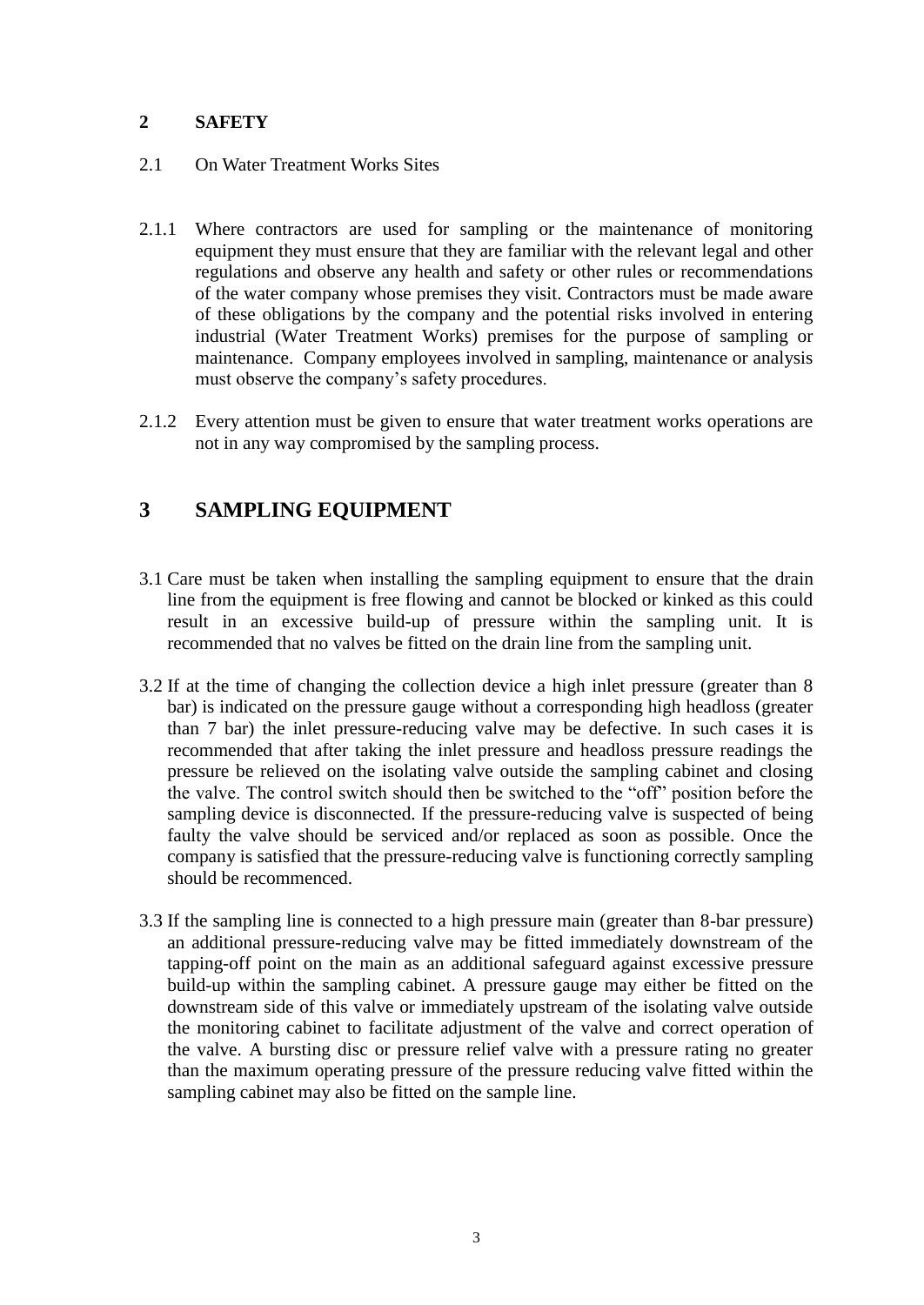3.4 The IDEXX filter holder is tested to a pressure of 14 bar before leaving the factory. No holders have been known to fail in this test. In addition filter holders returned to the factory have been subjected to a further pressure test in which none, including those having star fractures around the end fittings, have failed at a pressure less than 17 bar. At 17 to 18 bar failures have occurred where the threads between top and base of the filter holder have stripped causing the two sections to blow apart. On the basis of this information it is deemed unlikely that small surges in pressure within the filter holder above 8 bar but less than 12 bar would cause the failure of the filter holder. However, if a company requires an additional safety measure to protect against a possible surge in pressure then a pressure relief valve or burst disc with a pressure rating of between 8 and 12 bar may be fitted within the sampling cabinet immediately downstream of the pressure reducing valve within the sampling unit**.**4

#### **4 MONITORING LOCATIONS**

- 4.1 A sample line must be fitted to each main leaving a treatment works (or after all barrier treatment processes) unless the main divides after all treatment processes (excluding disinfection and final pH adjustment) when a sample line is required on only one of the mains. The sample line or lines shall be located so as to ensure that the water sampled is representative of the treated water supplied (excluding chlorination and final pH adjustment) and must be used solely for monitoring under the Direction.
- 4.2 The sampling line should preferably be of 15 mm copper (or other approved material). The sampling line must be of as short a length as is practicable. The sampling line must be fitted with a stop valve as close to the point of connection to the main as is practicable, and must also terminate in a stop valve with a  $G\frac{1}{2}$  ( $\frac{1}{2}$ ) inch BSP) fitting appropriate for connection to the sampling cabinet on the outlet side.
- 4.3 Where the sampling line may be subject to freezing, it must be adequately insulated or wrapped with a heating tape controlled by a suitably located thermostat to prevent water freezing in the sampling line.
- 4.4 Where mains power is available on site, a suitable 110 or 220 volt electrical supply point must be available within 0.5 metre of the control/display cabinet. This point should be of a waterproof design. If an isolator switch is fitted at this point it is recommended that it be housed within a break-glass box and/or suitably labeled to ensure that it is not switched off accidentally.
- 4.5 It is recommended that no valves are fitted on the drain line from the sampling unit. The line should be installed such as to ensure the free flow of sampled water to a suitable drainage point. If installed in plastic material the drain line must be fitted such that it cannot be kinked. Care must be taken to ensure that the drain line cannot be blocked as this could lead to excessive build-up of pressure within the sample unit or prevent the taking of the required sample.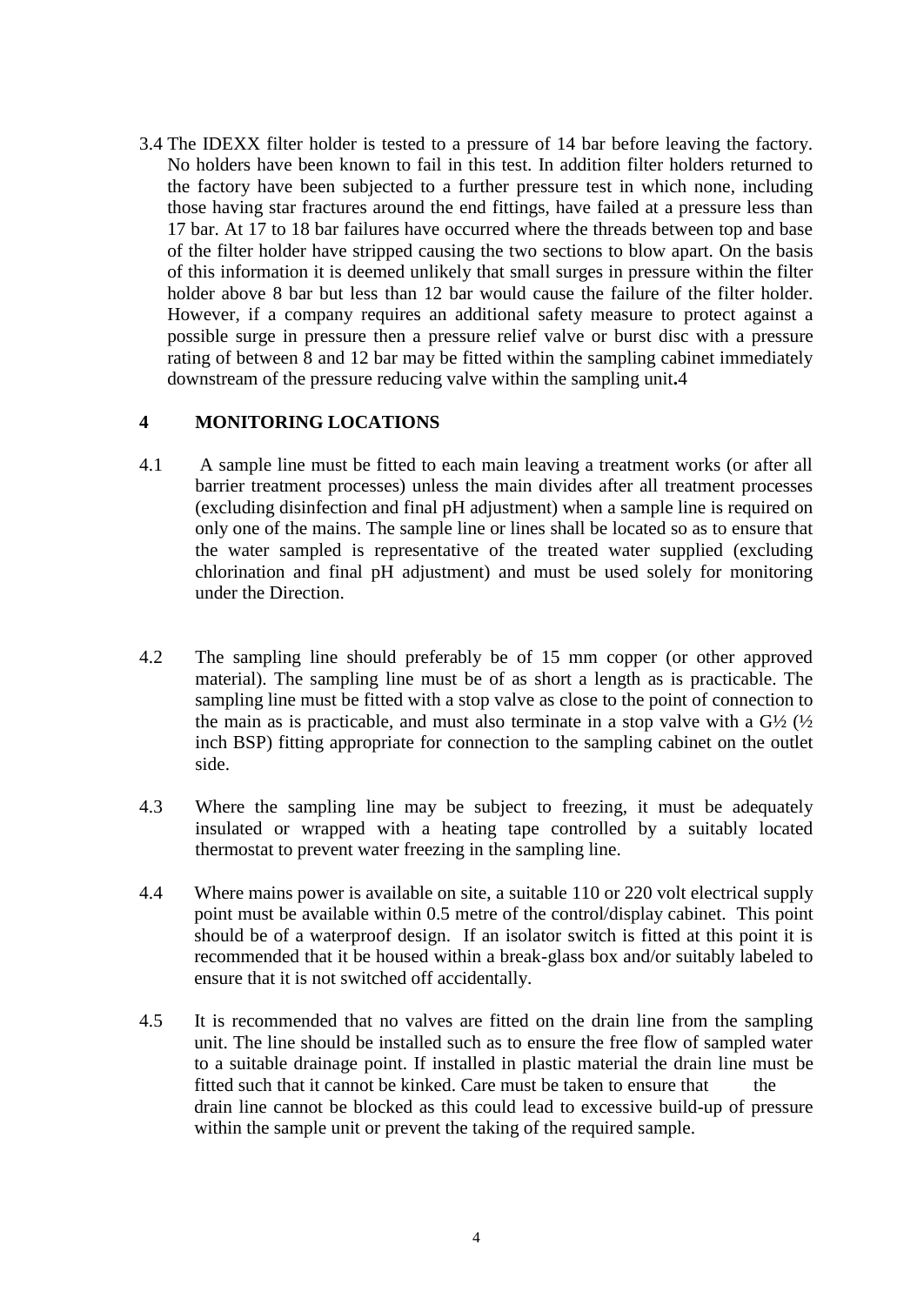#### **5 APPROVED SAMPLING EQUIPMENT**

5.1 The equipment must comprise of the following items:

Upstream of collection device

- (i) pressure reducing valve set for an inlet pressure of 1.5 bar; if, see (iii) below, the pump is omitted from the specification then the pressure reducing valve must be set for an inlet pressure of 5.5 bar. On installations where the inlet pressure is consistently at or below 1.5 bar this pressure reducing valve may be omitted from the specification.
- (ii) Non return valve if required
- (iii) pump designed for continuous use to give a minimum outlet pressure of 5.0 bar at a flow rate of 40 litres per hour, suitable type ShurFlo Model 8005-952-899 (24 volt); at treatment works where the inlet pressure to the sampling cabinet is always in excess of 5.5 bars the pump may be omitted from the specification.
- (iv) connection hose pressure hose with a 304 high tensile stainless steel braid fitted with Swagelok™ Quick-Connect body on outlet end (SS-QC6-B-4MS.
- (v) collection device holder IDEXX or other DWQR approved collection device holder, uniquely numbered, fitted with Swagelok™ Quick-Connect stems, double-end shutoff with G¼ (¼ inch BSP) male thread at both inlet and outlet ends, SS-QC6-D-4MS.
- (vi) collection device module IDEXX or other DWQR approved filtration device module uniquely numbered;

Downstream of collection device

- (vii) connection hose pressure hose with a 304 high tensile stainless steel braid fitted with Swagelok™ Quick-Connect body on inlet end (SS-QC6-B-4MS)
- (viii) pressure sensor located after filter device, heavy duty, to operate over pressure range of 0 to 10 bar, connected to local digital display to give differential pressure in combination with inlet pressure sensor;
- (ix) water meter suitable for use at flow rates of up to 60 litres per hour (Kent PSM cold potable water meter PL10-115 or other meter designed for use at flows of 60 litres per hour and meeting BS5728 (ISO 4064) Class C specification). If required a water meter meeting the above specification but with the facility to provide a remote read-out may be fitted;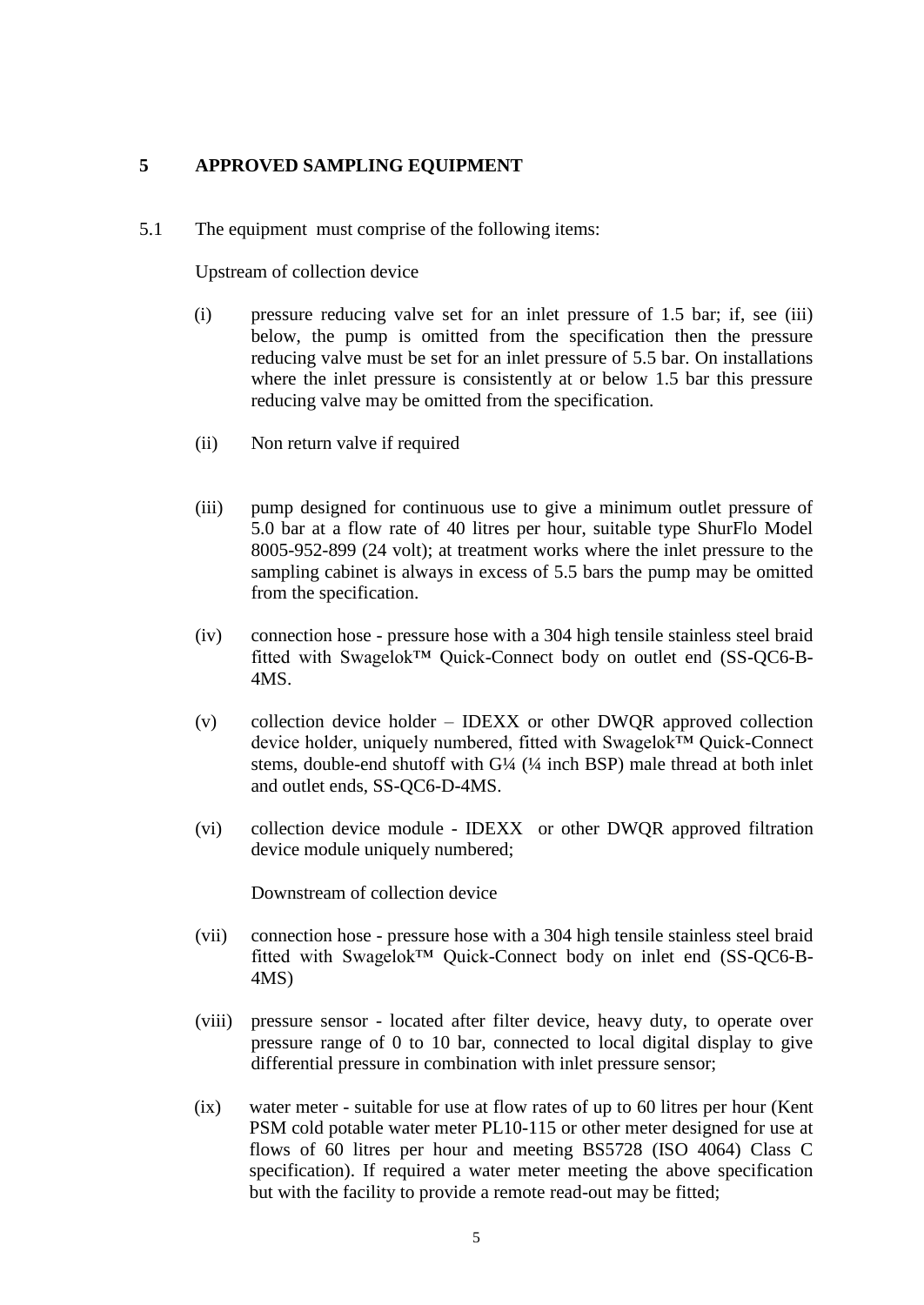- (x) flow restrictor to give 1 litre per minute over an inlet pressure range of 1 to 10 bar, type: Maric G½ (½ inch BSP) brass F/F or approved alternative;
- (xi) heating element or other suitable heater to prevent unit freezing up and to minimise condensation (24 volt); and
- 5.2 The sampling unit must be arranged so that the filter unit and water meter are below the water outlet from the cabinet. The typical layouts of a sampling unit is shown in Appendix A.
- 5.3 At treatment works where the supply is intermittent, and the main is not kept fully charged when the supply is off, sampling should not commence until the main is charged. This delay is to ensure that introduction of air into the sampling unit is minimised.

### **6 COLLECTION OF SAMPLES**

- 6.1 This section details the requirements for changing the collection unit.
- 6.2 Sampling must only be carried out by a suitably trained person. The training records of all samplers must be open for inspection during audits by DWQR or DWQR approved agents.
- 6.3 The sampler must:
	- (i) Ensure that where appropriate the access key to the sampling cabinet remains secure at all times whilst in his/her possession. The following operations must be carried out by the designated sampler.
	- (ii) Check that the "use by" date on the filter has not expired.
	- (iii) Check that the inlet pressure displayed on the Control/Display cabinet is not in excess of 8 bar. If at the time of changing the collection device a high inlet pressure (greater than 8 bar) is indicated on the Control/Display cabinet without a corresponding high headloss (greater than 7 bar) the inlet pressure-reducing valve may be defective (see iv below).
	- (iv) Unlock the control/display cabinet and move the control switch on the panel to the off position.

Note: If the inlet pressure recorded at the end of the sampling run was greater than 8 bar and the headloss reading was less than 7 bar it is possible that the inlet pressure-reducing valve may be defective.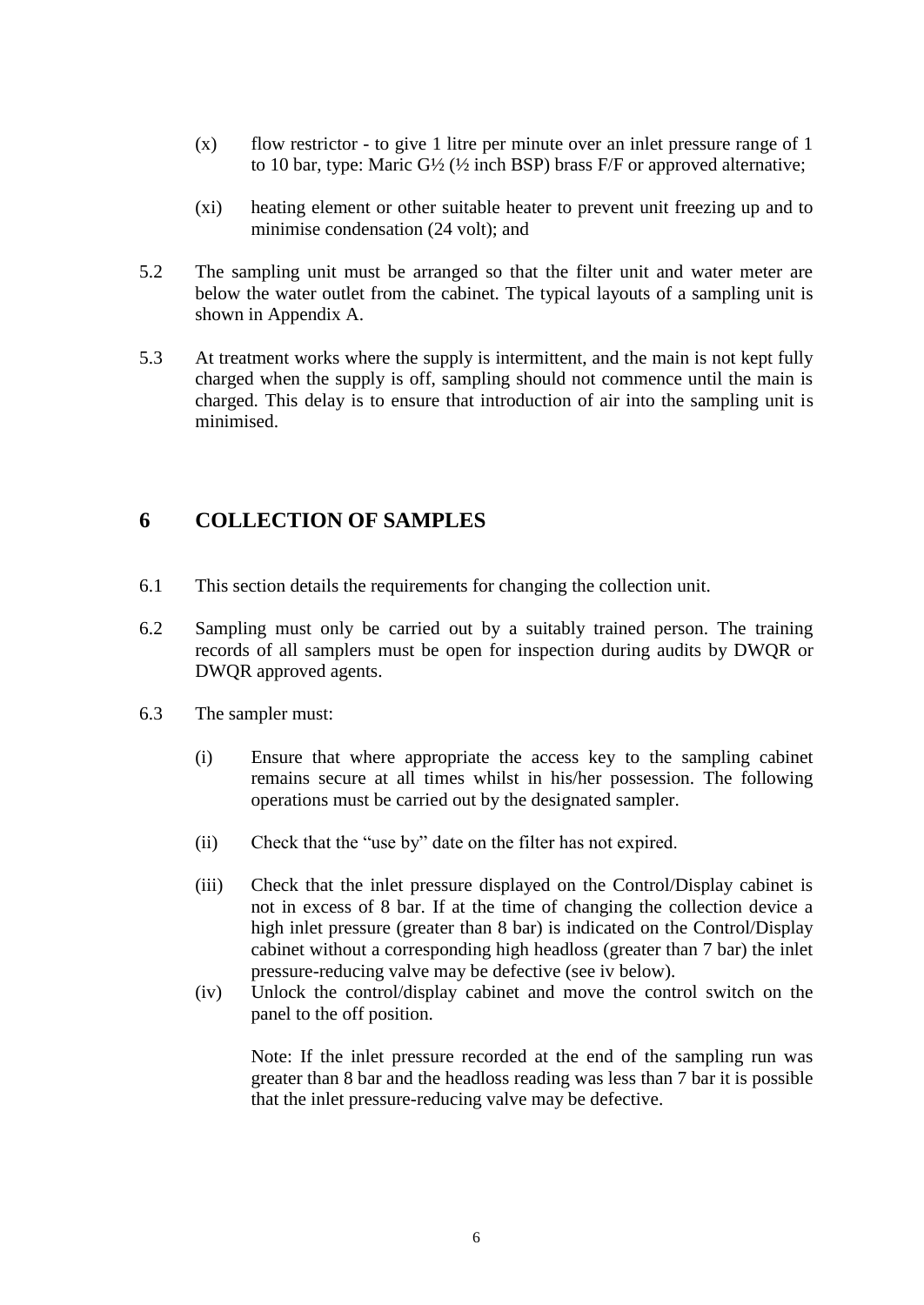- (v) Note the reading on the water meter and record the reading. Check that the entered reading is not less than that recorded at the start of the sampling period (if necessary check water meter).
- (vi) Note the reading date and time of start. Check that the entered reading is not less than that recorded at the start of the sampling period.
- (vii) Disconnect the filter unit from the connecting hoses by means of the quick release connections. NB: there is no need to shut off the water supply as the filter unit holder is fitted with double shut-off valves and the inlet valve will be in the closed position after the control switch has been switched to the off position; however for safety reasons it is advisable to disconnect the inlet fitting prior to disconnection of the outlet fitting to ensure that there is no excessive build-up of pressure within the filter holder.
- (viii) Write his/her name and enter all the required information on the log sheet and seal in the Sample Collection Envelope. Seal the envelope by removing the foil strip to reveal the adhesive patch. Place the filter in the bag such that the label is accessible through the envelope.
- (ix) Take the replacement collection device and connect it to the hoses inside the cabinet, the quick fit connections are both key, and the outlet end colour coded, to ensure the flow direction will be correct. For safety reasons it is advisable to connect the outlet fitting prior to connection of the inlet fitting to ensure that there is no excessive build-up of pressure within the filter holder. The sampler must note the water meter reading and timer readings together with the time and date in the appropriate boxes alongside "Start of Sampling Period" on the log sheet and should check that these values agree (or are greater if maintenance work has entailed starting the unit) with those entered for finish of sampling run on the logsheet for the removed filter (if necessary re-check water meter).
- (x) Switch on the control switch and where appropriate close and lock the door of the cabinet.
- (xi) Check that the water meter is registering the flow and the flow meter is reading 1 litre per minute. He/she should then note the differential ("headloss") pressure and record this in the appropriate box of the logsheet as appropriate.
- (xxi) Close and lock the cabinet as appropriate.
- 6.4 Any irregularities with sampling line, sampling equipment, sample filter or locks must be reported to the designated person within the Scottish Water who must inform the DWQR designated contact of the matter within the agreed time scale.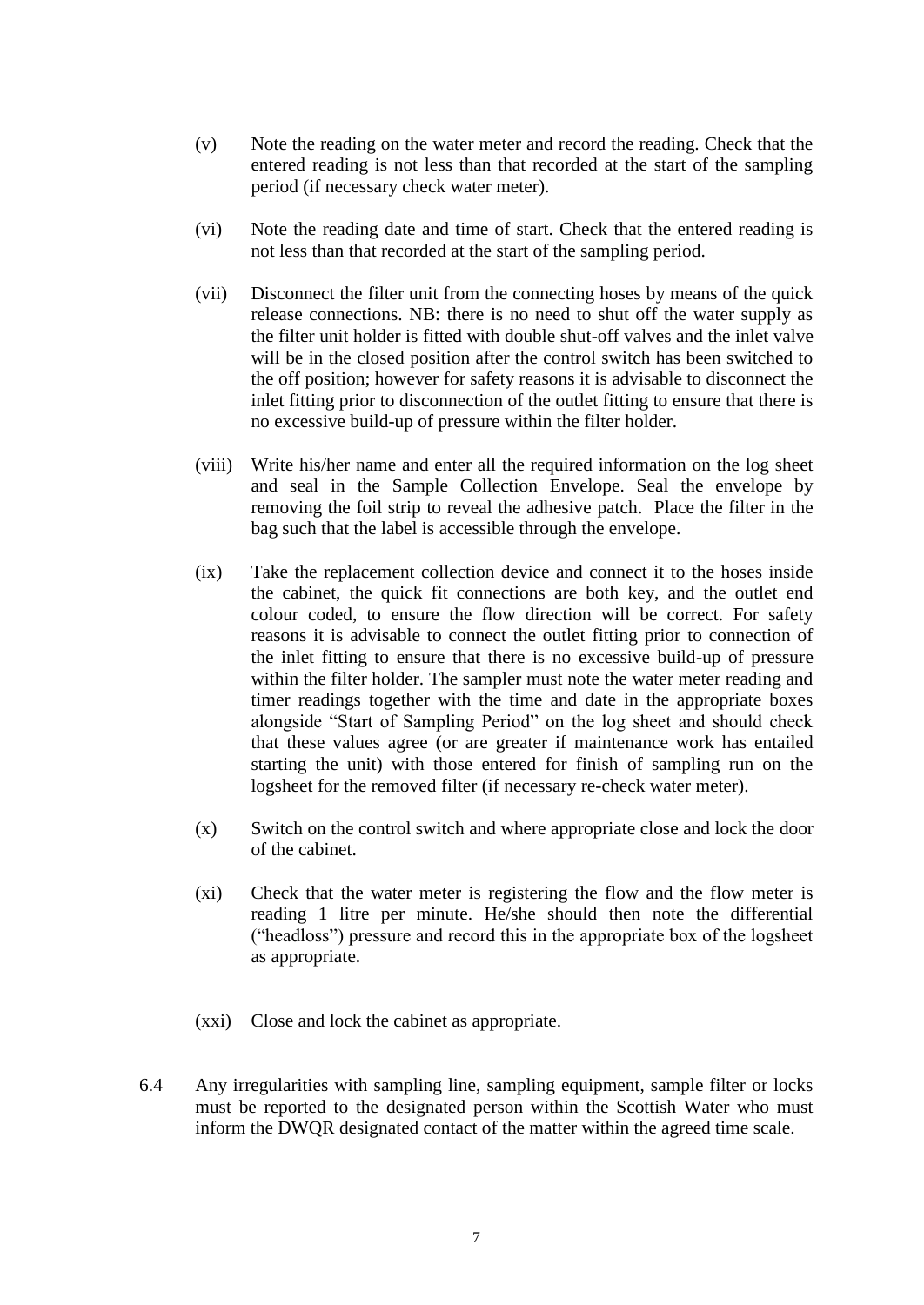### **7 TRANSPORTATION**

- 7.1 The transportation of samples under the Direction must either be carried out by Scottish Water, or a designated courier or a representative of the approved laboratory.
- 7.2 The transportation of the sample from end of sampling to receipt by the DWQR approved laboratory must be carried out as soon as reasonably practical to ensure that results of the analysis are available as required by the Directions. Analysis must take place within 3 days of removal for final waters and 5 days for raw waters.
- 7.5 A designated courier service if using transport boxes may have an electronic logging system in place to allow the journey of the transport container to be followed at all times, if this is the case, the requirement for paper receipts at all stages of the transportation of the samples can be waived.
- 7.8 The water company must keep all records, either or both hard copy receipts and electronic records of the shipment for a period of not less than twelve calendar months from date of shipment. All records on paper or the evidence bag must be made in ink using a ball-point pen. All records must be open to inspection by the DWQR or DWQR approved agent.
- 7.9 Samples may be transported at ambient temperatures or refrigerated but must NOT be frozen. During transportation under winter conditions, samples may be subject to ambient temperatures below freezing, under such conditions care must be taken to ensure that the samples do not freeze.